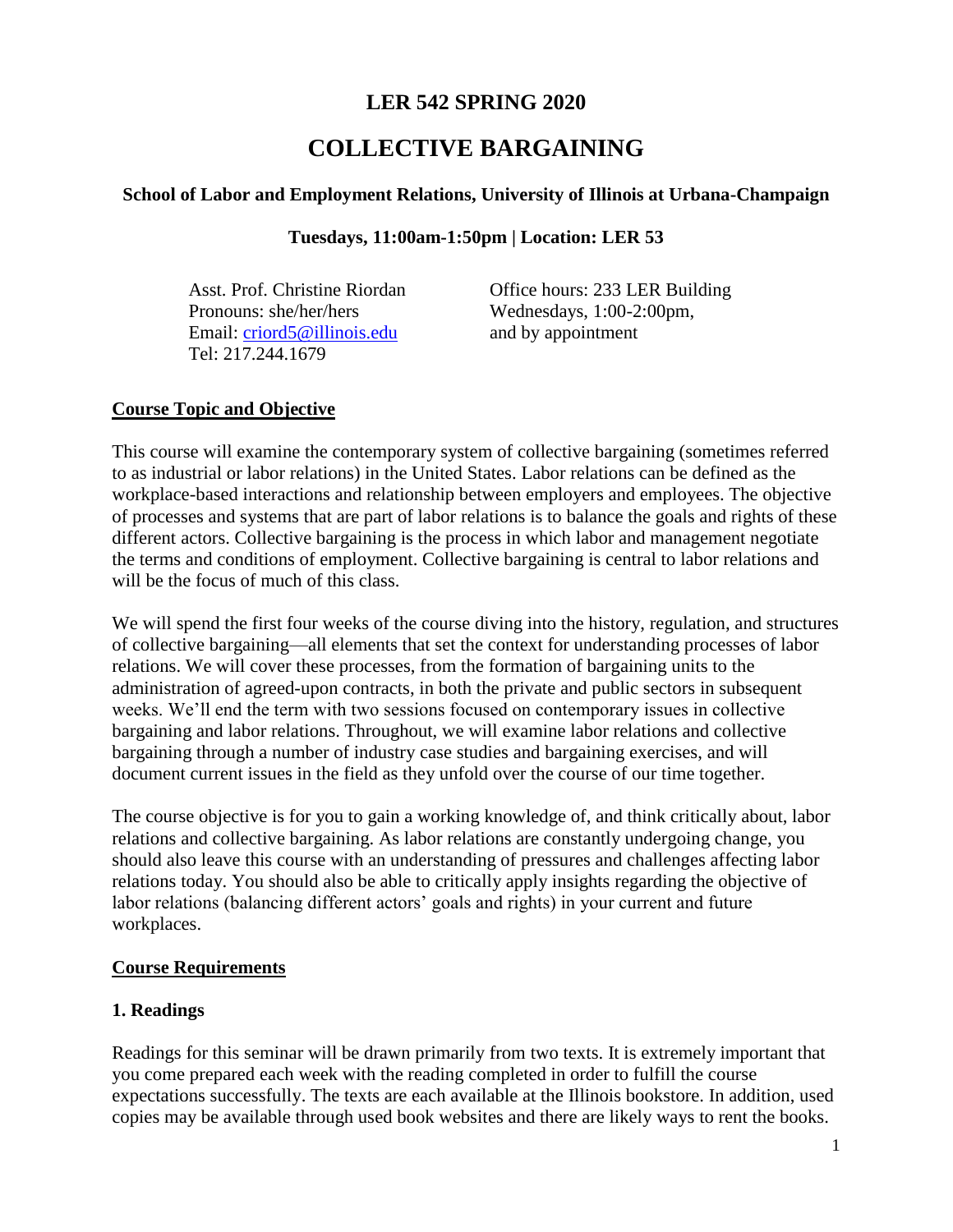If purchasing used books or renting them, please be sure to secure the correct edition. Copies of both texts are also available in the library's course reserves.

- Budd, John W. 2018. *Labor Relations: Striking a Balance*. **Fifth Edition**. McGraw-Hill Education.
- *Collective Bargaining under Duress: Case Studies of Major North American Industries.* 2014. By Howard Stanger, Ann Frost, and Paul F. Clark, (Eds.) Ithaca, NY: Cornell ILR Press (ISBN 978-0-913447-06-2).

Additional materials will be drawn from journals, newspapers, podcasts, and other sources in an effort to examine significant and timely issues in the field in more detail. After each seminar, any additional supplemental materials that are required for the following week will be posted on the course's Compass website and/or emailed to the class, indicating as such.

Six (6) short quizzes covering the week's assigned reading will be randomly assigned throughout the semester; the lowest quiz score will be dropped. The five (5) remaining quizzes will count for 10 percent of the final grade.

# **2. Participation**

You will be expected to play an active role throughout the course. Attendance at each class session, from start to finish, is required. The success of our seminar discussions will depend on your participation; as such you should come to each session with the readings completed and ready to contribute. At the end of the term, you will receive a participation grade worth 10 percent of the final grade.

There are several ways you can participate:

- Contribute to class discussions
- Actively participate in break-out sessions during the seminar
- Contribute to Collective Bargaining in the News on our Compass site and in class. *For required posts:*
	- o You are required to add one post to Collective Bargaining in the News, in an assigned week. The aim of this exercise is to incorporate current examples of labor relations and collective bargaining into the course. For your week, you should find at least 1-2 news articles or segments regarding current examples of collective bargaining.
	- o By 12:00pm on the Monday prior to your assigned week, please leave your post in our Collective Bargaining in the News forum, which you can access on our Compass site's Discussion Board. You can create your post by starting a new thread within the forum.
	- $\circ$  In your news item post, please include the following: a) a short (3-4 sentences) summary of the recent collective bargaining example you're highlighting; b) a short (3-4 sentences) reflection on how the example relates to a reading, discussion, or theme in the course, and c) citations or links to at least 1-2 news sources you gathered.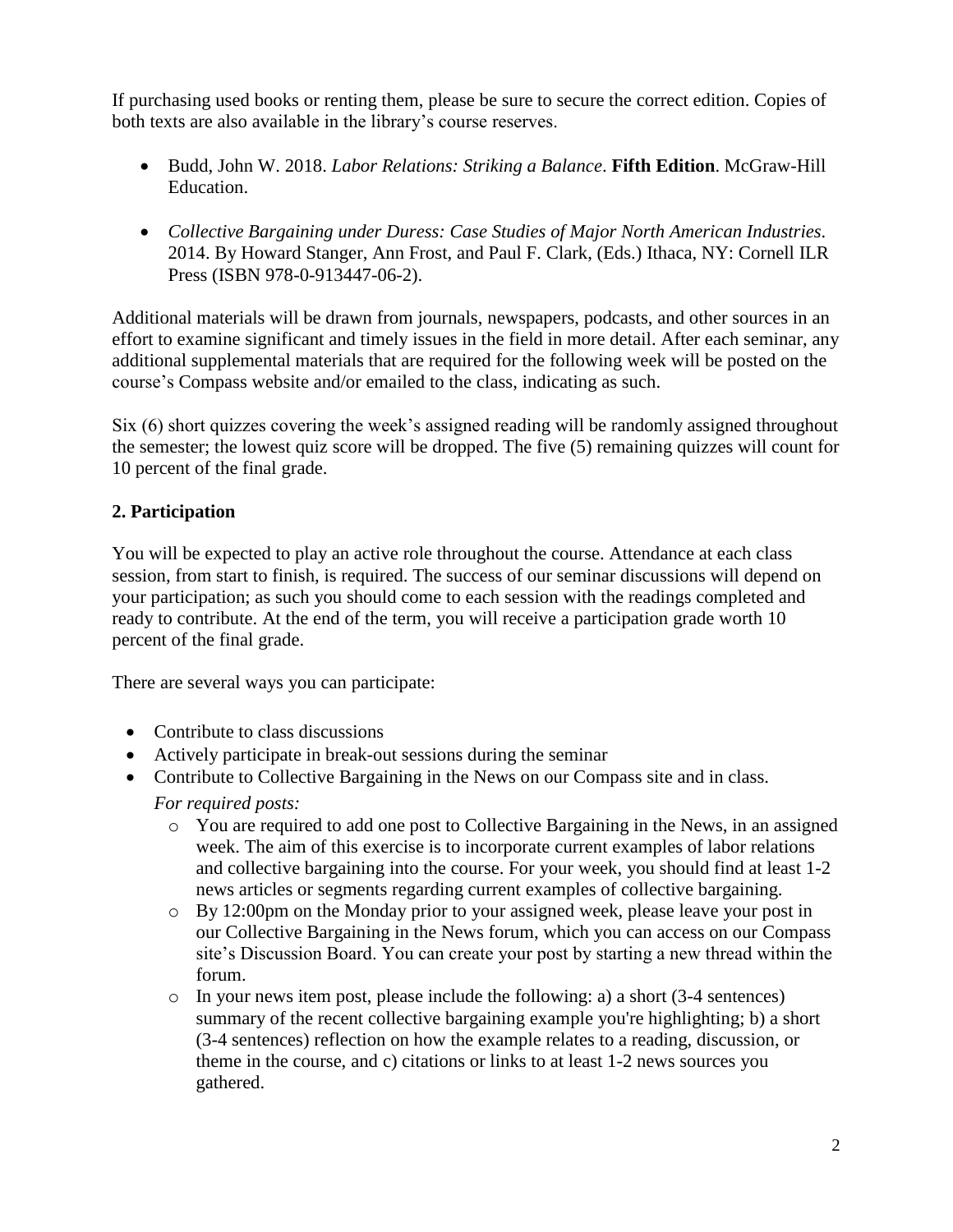o You should come to the seminar ready to give a 2-3 minute oral summary of your post.

*Adding your reactions and additional posts:* 

- o Leave comments, questions, or points for discussion on your classmates' posts.
- o At any point in the term, you may share additional collective bargaining news items on our discussion forum, with a similar summary/reflection as described above. You will not be required to present them orally.

# **3. Facilitating class discussion**

Each week we will hear from 2-3 students, who will lead us in a discussion of the industry case study assigned from the Stanger et al. book for that week. The discussion should include a) a brief summary of main points from the reading; b) your thoughts and critical reactions to the reading, and c) at least two discussion questions to pose to the seminar at the end of your time. You are free to use Powerpoint (although it is not required) or any other materials or activities you'd like. Presentations and discussions should be 15 minutes in length, with at least 5 minutes devoted to facilitating class discussion. A grade will be assigned on the basis of the quality of the presentation and the accompanying discussion. The discussion facilitation will be worth 10 percent of the final grade.

# **4. Simulations**

Over the course of the semester, we will hold two mock collective bargaining sessions; each will be worth 10 percent of the final grade. Students will be divided into union and management teams for each simulation, and grades will be assigned based on the quality of bargaining preparation (details given in class), participation in the simulation itself, and team peer review.

# **5. Exams**

Our midterm exam is worth 22.5 percent of the final grade. It will be held (in-class) on March 10. Our final will be a take-home exam, due May 5, and is worth 27.5 percent of the final grade. We will discuss the details of each in class. There will be no make-up exams for either the midterm or final except for extraordinary circumstances. In these cases, arrangements must be made at least one week prior to the exam.

# **Grading**

Students' final grades will be based on class participation, facilitation of a class discussion, simulations, and two exams. For the purposes of assigning a final grade this work will be weighted as follows:

| Course grade                  |       | <b>Grading Scale</b> |         |
|-------------------------------|-------|----------------------|---------|
| Reading quizzes               | 10%   | А                    | 93-100% |
| Class participation           | 10%   | $A -$                | 90-92%  |
| Facilitating class discussion | 10%   | $B+$                 | 87-89%  |
| Mock simulations              | 20%   | B                    | 83-86%  |
| Midterm                       | 22.5% | $B -$                | 80-82%  |
| Final exam                    | 27.5% | $C_{\pm}$            | 77-79%  |
|                               |       |                      | 73-76%  |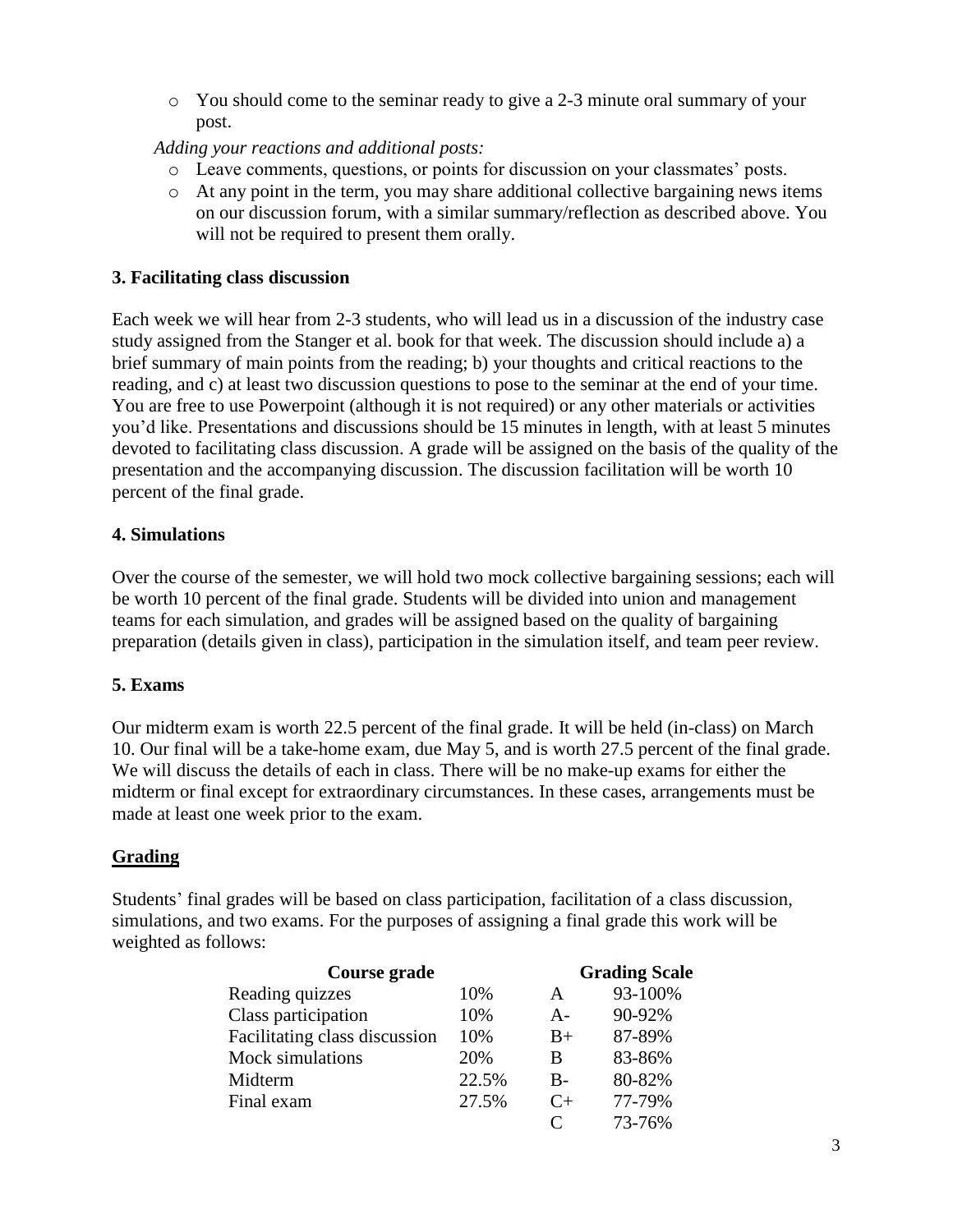# **Course Policies**

- Please, no cell phones or other communication devices in class! All phones must be silenced.
- Laptop use is permitted, but is limited to quizzes, note-taking and group exercises. Use of laptops for any personal communication, internet, or social media during the seminar can result in laptop privileges being revoked.
- Attendance is required. If you know ahead of time that you cannot attend class due to illness, civic duty, or other excused reason, please notify me *prior to the start of class.* Unexcused or excessive absences will negatively affect your class participation grade.

#### **University Policies and Resources**

Please the end of this syllabus for relevant university policies and resources.

| Week           | <b>Date</b> | <b>Topic</b>                                                                                         |
|----------------|-------------|------------------------------------------------------------------------------------------------------|
| 1              | Jan. 21     | Introduction and overview of labor relations                                                         |
| $\overline{2}$ | Jan. 28     | Evolution of the labor relations system                                                              |
| 3              | Feb. 4      | Introduction to labor law                                                                            |
| $\overline{4}$ | Feb. 11     | Labor and management strategies and structures                                                       |
| 5              | Feb. 18     | The organizing process: Establishing the collective bargaining<br>relationship                       |
| 6              | Feb. 25     | Collective bargaining: The negotiations process, part 1                                              |
| 7              | Mar. 3      | Collective bargaining: The negotiations process, part 2: The Zinnia<br>simulation                    |
| 8              | Mar. 10     | In-class midterm                                                                                     |
| 9              | Mar. 17     | Spring break, no class                                                                               |
| 10             | Mar. 24     | Impasses, strikes, and dispute resolution                                                            |
| 11             | Mar. 31     | Administration of collective bargaining agreements                                                   |
| 12             | Apr. 7      | Public sector collective bargaining, part 1                                                          |
| 13             | Apr. 14     | Public sector collective bargaining, part 2: The Queen City simulation                               |
| 14             | Apr. 21     | Contemporary issues, part 1: Flexibility, employee empowerment, and<br>labor management partnerships |
| 15             | Apr. 28     | Contemporary issues, part 2: Globalization and financialization                                      |
| 16             | May 5       | Take-home final due                                                                                  |

#### **Overview of Schedule and Topics**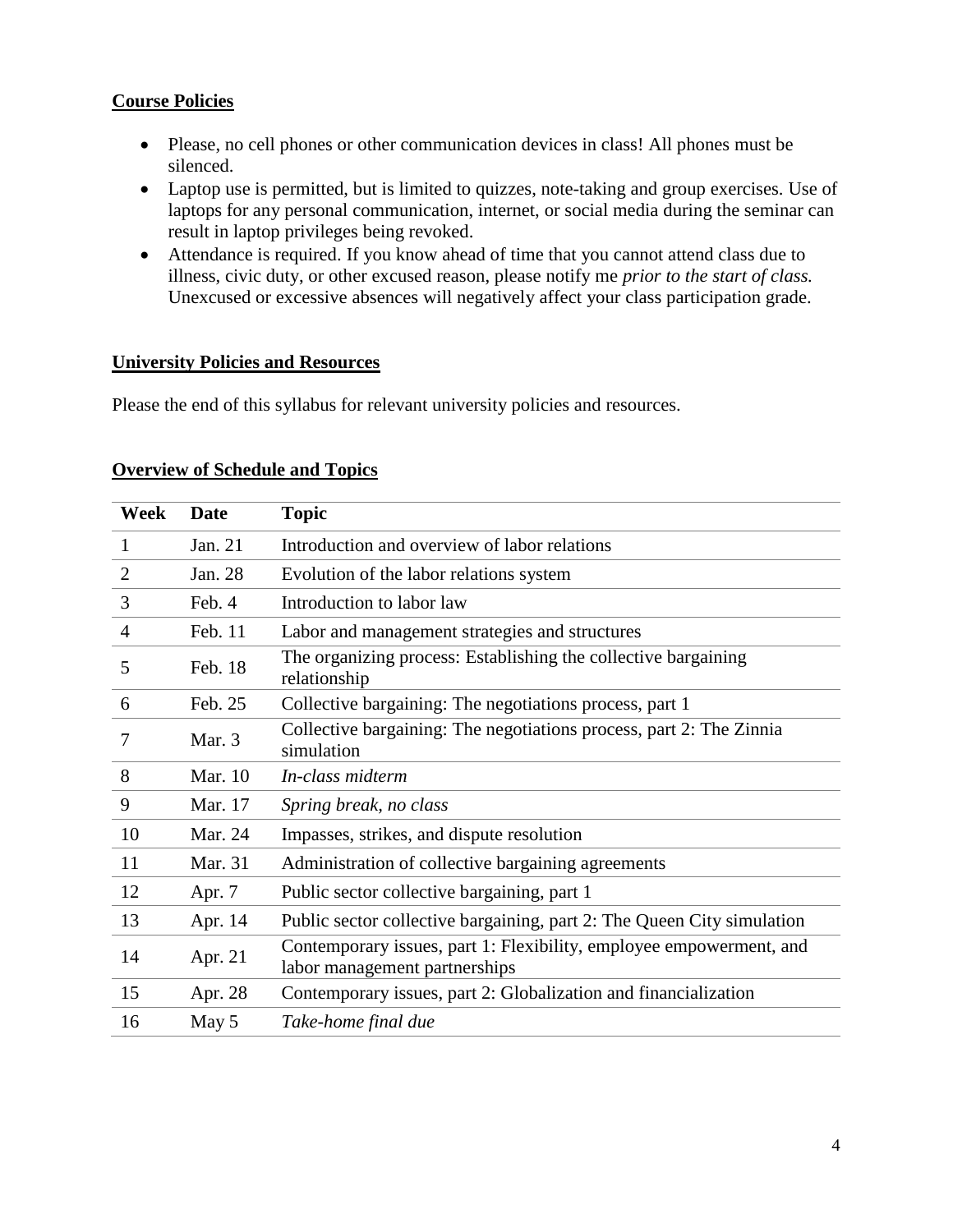# **Detailed Schedule of Topics**

*As of 12.30.19. Subject to change.*

#### **Week 1 | Jan. 21 Introduction and overview of labor relations**

*Key questions:* What do we mean by labor relations and collective bargaining? What is the objective of labor relations, and what frameworks can we use to evaluate these objectives?

*Learning objectives*:

- 1. Define labor relations and collective bargaining.
- 2. Define the objective of labor relations and identify relevant actors and their goals.
- 3. Describe two major frameworks and four schools of thought used to analyze labor relations.

*Readings/materials:*

- Budd, Chapter 1: Contemporary labor relations and Chapter 2: Labor unions: Good or bad?
- Katz, H.C., Kochan, T.K., and Colvin, A.J.S. 2017. A framework for analyzing collective bargaining and labor relations. Chapter 1 in *An Introduction to U.S. Collective Bargaining and Labor Relations.* Ithaca: ILR Press. [on Compass]

#### **Week 2 | Jan. 28 Evolution of the labor relations system**

*Key questions:* What are the important features of major historical eras of labor relations? How does this historical perspective inform our understanding of labor relations today?

*Learning objectives:*

- 1. Identify the overarching eras of labor relations in the U.S.
- 2. Identify major events and figures of each era.
- 3. Describe key features of these eras using IR frameworks.
- 4. Understand how the historical record shapes labor relations today.

*Readings/materials:*

- Budd, Chapter 3: Historical Development
- Stanger et al., Introduction: Collective bargaining under duress: Case studies of major U.S. industries
- Podcast: [A Brief History of the Labor Movement.](http://www.npr.org/templates/story/story.php?storyId=5758863) NPR Weekend Edition Sunday, September 3, 2006.
- Podcast: The Middle Class Took Off 100 Years Ago ... Thanks To Henry Ford? NPR All Things Considered, January 27, 2014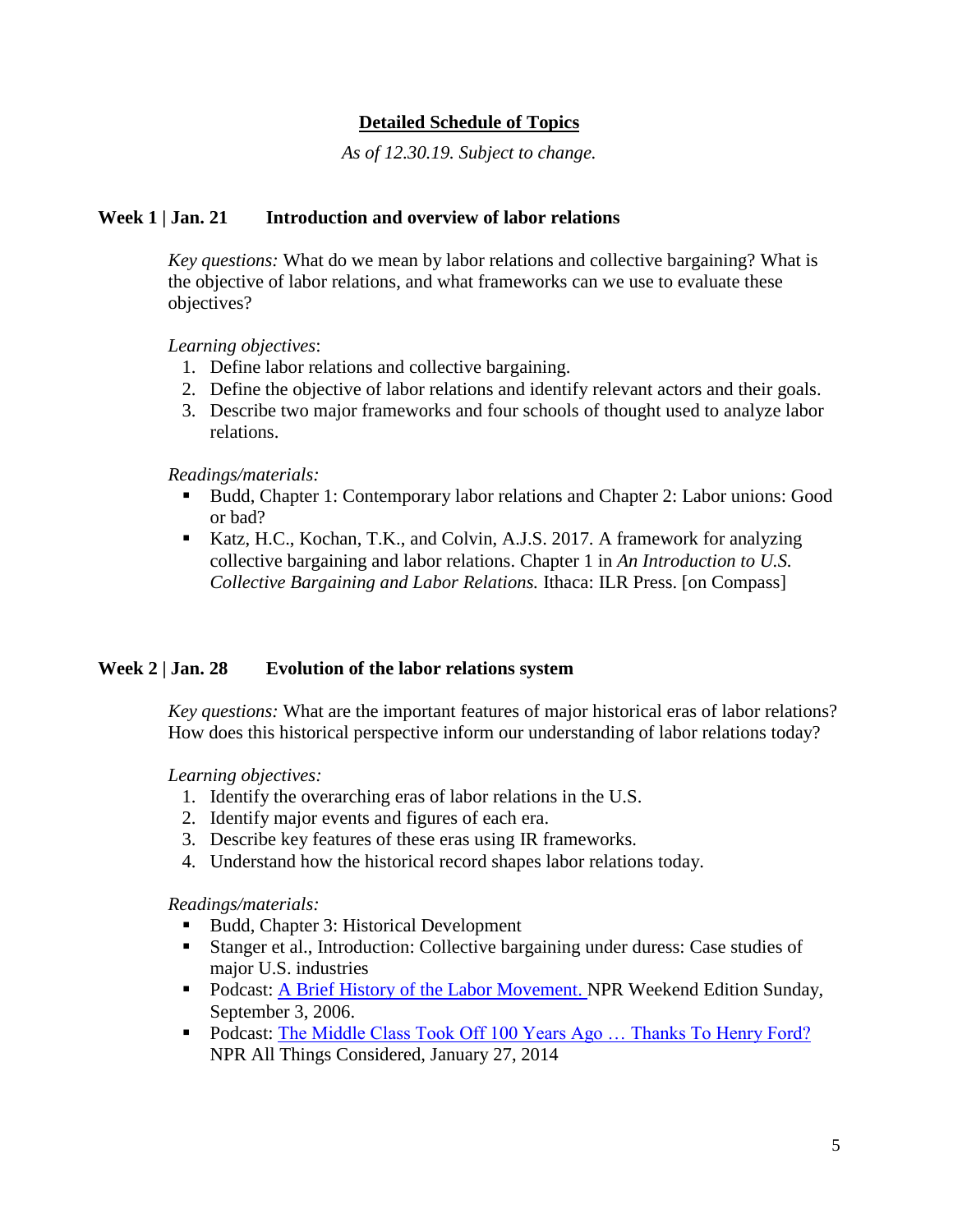### **Week 3 | Feb. 4 Introduction to labor law**

*Key questions:* How does the legal system shape labor relations? What are the major provisions of U.S. labor law and their underlying logic or rationale?

*Learning objectives:*

- 1. Understand how a legal system can either promote or repress unionization.
- 2. Identify major provisions of U.S. labor law and their underlying rationale/logic.
- 3. Understand the role of the NLRB and similar agencies.
- 4. Assess whether or not labor law reform is necessary.

*Readings/materials:*

- Budd, Chapter 4: Labor law
- Stanger et al., Chapter 1: Context, process, and outcomes of collective bargaining in the U.S. airline industry
- **The Haves and Have-Nots: How American Labor Law Denies a Quarter of the** [Workforce Collective Bargaining Rights"](http://www.jwj.org/wp-content/uploads/2014/04/havesandhavenots_nlracoverage.pdf) Report by American Rights at Work, November 2008 [on Compass]
- Podcast: [Sara Nelson: The world's most powerful flight attendant.](https://thepointsguy.com/news/flight-attendant-leader-sara-nelson-president-of-afa-on-talking-points-podcast/) *Talking Points* July 10, 2019. www.thepointsguy.com.

#### **Week 4 | Feb.11 Labor and management strategies and structures**

*Key questions:* What are the strategies and structures used by employers and labor unions to balance efficiency, equity, and voice?

*Learning objectives:*

- 1. Compare traditional strategies with alternatives.
- 2. Understand the organizational structure of unions and the U.S. labor movement.
- 3. Discuss labor relations strategies pursued by employers and their connection to human resource management and business strategies.

*Readings/materials:*

- Budd, Chapter 5: Labor and management: Strategies, structures and constraints
- Stanger et al., Chapter 2: Crisis and recovery in the U.S. auto industry: Tumultuous times for a collective bargaining pacesetter
- Hertel-Fernandez, A., Kimball, W., and Kochan, T. 2019. How U.S. workers think about workplace democracy: The structure of individual worker preferences for labor representation. Working Paper, Columbia and MIT Sloan.
- **Podcast: [The Roots of The Modern Anti-Union Movement](https://soundcloud.com/southernlaborstudies/the-roots-of-the-modern-anti-union-movement) Working History, 2016.**

Collective Bargaining Simulation I Team Assignments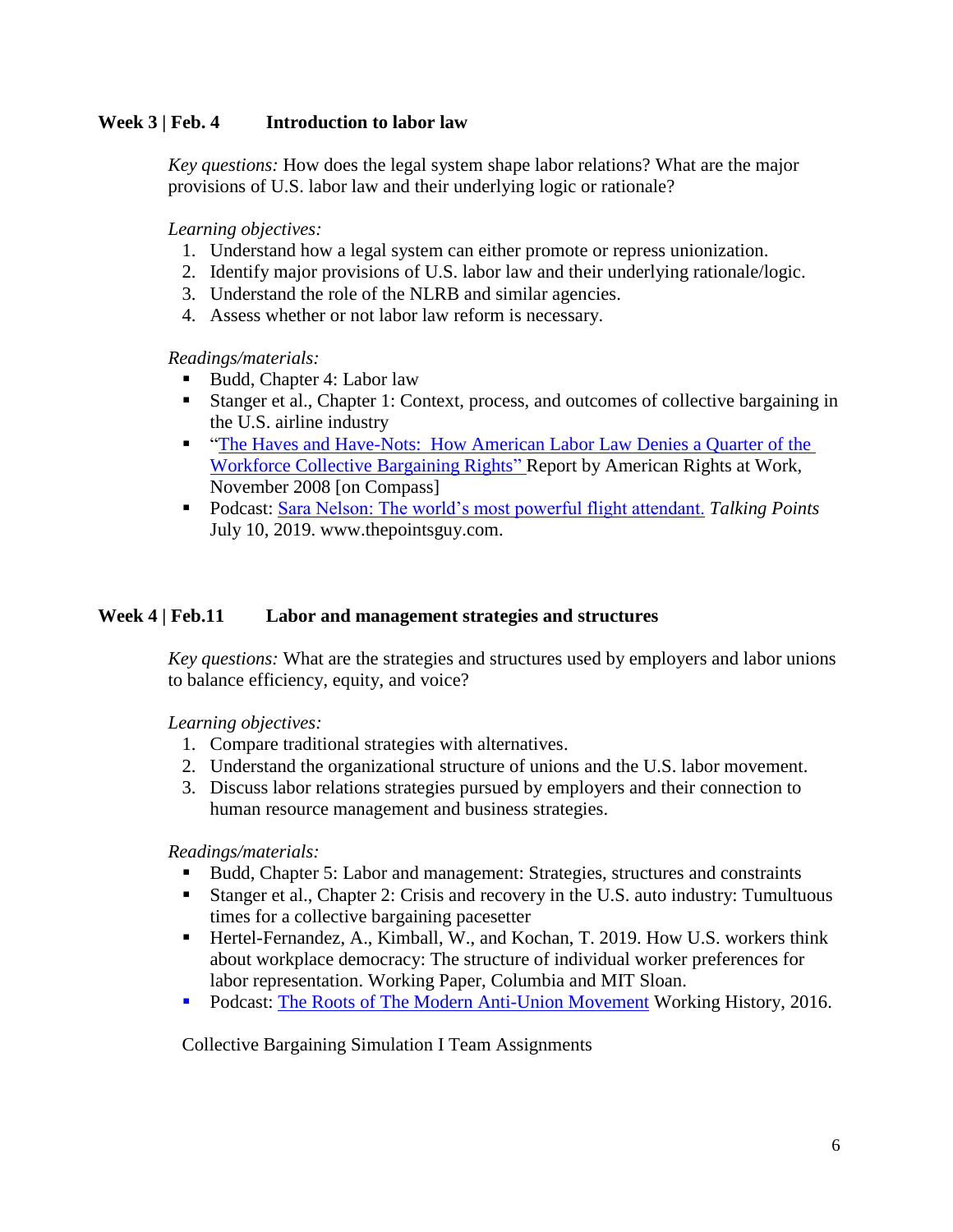# **Week 5 | Feb. 18 The organizing process: Establishing the collective bargaining relationship**

*Key questions:* What are the procedural steps and legal standards of organizing a union? How do labor and management engage in the organizing process?

*Learning objectives:*

- 1. Understand the sequence of events and legal issues involved in the organizing process.
- 2. Identify tactics and processes of both unions and management in an organizing campaign.
- 3. Assess whether reform of the union certification process is necessary.

*Readings/materials:*

- Budd, Chapter 6: Union organizing
- Stanger et al., Chapter 3: Hotels and casinos: Collective bargaining during a decade of instability
- Ferguson, JP. 2008. The eyes of the needles: A sequential model of union organizing drives, 1999-2004. *ILR Review*, 62(1):3-21.

# **Week 6 | Feb. 25 Collective bargaining: The negotiations process, part 1**

*Key questions:* What is the process for collective bargaining? What are its legal, strategic, and behavioral elements?

*Learning objectives:*

- 1. Articulate the general timeline of collective bargaining and its different structures.
- 2. Explain the legal parameters of collective bargaining.
- 3. Discuss determinants of bargaining power.
- 4. Discuss the four subprocesses of collective bargaining, including their purposes, strategies and tactics, and outcomes.

*Readings/materials:*

- Budd, Chapter 7: Bargaining
- Stanger et al., Chapter 4: Health care: Collective bargaining's growing role in a time of transition
- Lipsky, D.B. and Avgar, A.C. 2007. Walton and McKersie's behavioral theory of negotiation: A summary and contemporary perspective. Cornell University [on Compass]

# **Week 7 | Mar. 3 Collective bargaining: The negotiations process, part 2**

Mock Collective Bargaining Exercise #1: The Zinnia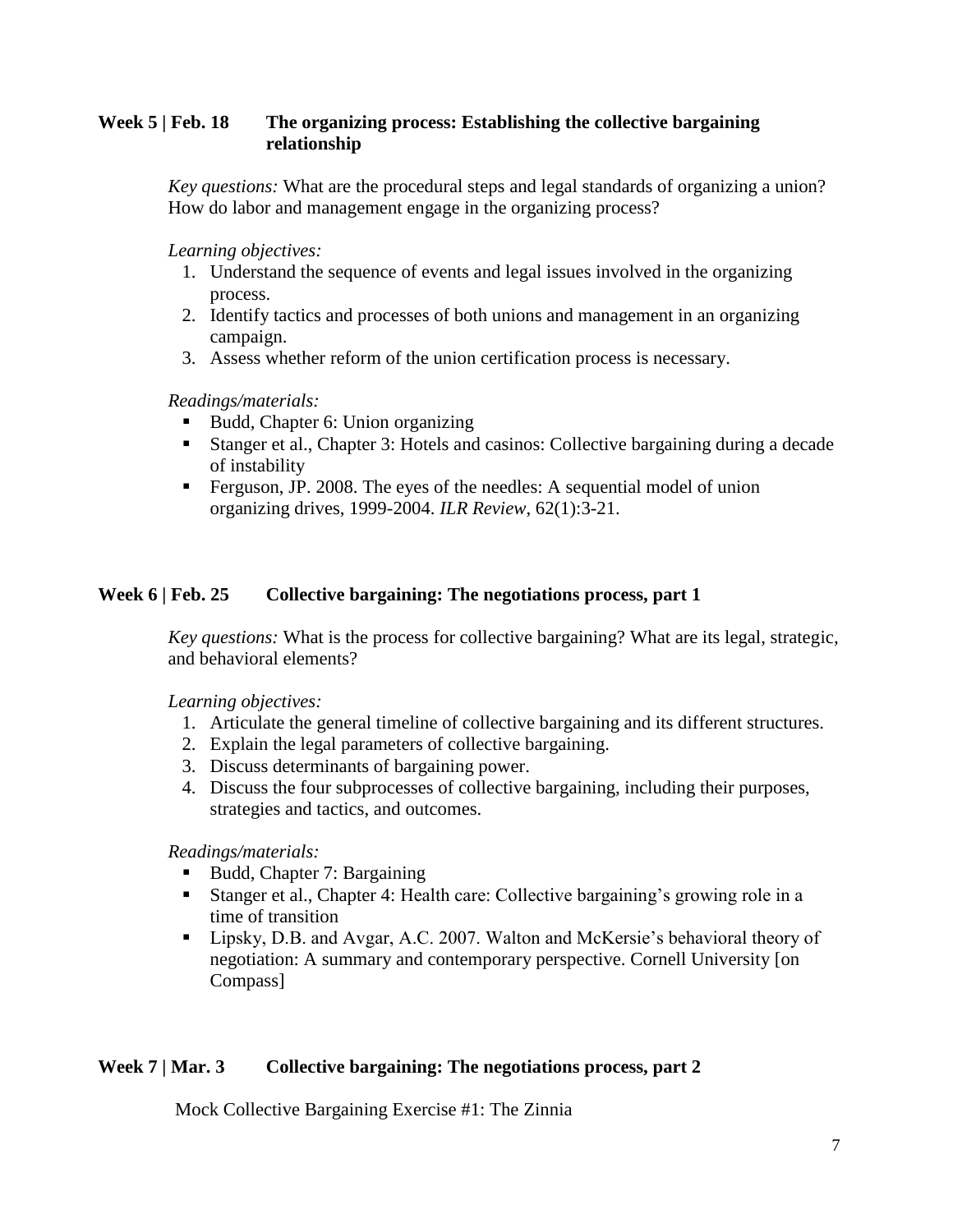#### **Week 8 | Mar. 10 In-class midterm exam**

#### **Week 9 | Mar. 17 Spring break, no class**

#### **Week 10 | Mar. 24 Impasses, strikes, and dispute resolution**

*Key questions:* What happens when labor negotiations do not result in an agreement? What are options for addressing an impasse?

*Learning objectives:*

- 1. Explore options for resolving bargaining disputes and impasses.
- 2. Understand different types of strikes and lockouts, and their controversies.
- 3. Identify other pressure tactics, beyond strikes and lockouts, for addressing disputes.
- 4. Compare major third-party dispute resolution mechanisms.

*Readings/materials:*

- Budd, Chapter 8: Impasses, strikes and dispute resolution
- Stanger et al., Chapter 5: When chickens devoured cows: Union rebuilding in the meat and poultry industry
- Podcast: [How Labor Strikes Work](http://www.stuffyoushouldknow.com/podcasts/how-labor-strikes-work.htm) Stuff You Should Know, April 7, 2016.

Collective Bargaining Simulation II Team Assignments

#### **Week 11 | Mar. 31 Administration of collective bargaining agreements**

*Key questions:* Once agreed upon, how are union contracts administered? What are the parties' rights and obligations, and how are disputes resolved?

*Learning objectives:*

- 1. Understand the key elements and nature of U.S. union contracts.
- 2. Explain the importance of different contractual provisions that define rights and obligations.
- 3. Describe the general process for grievance resolution and the importance of grievance arbitration.

*Readings/materials:*

- Budd, Chapter 9: Contract clauses and their administration
- Stanger et al., Chapter 6: Hard times and hard bargaining in the newspaper industry
- Katz, H.C., Kochan, T.K. & Colvin, A.J.S. 2017. Contract terms and employment outcomes. Chapter 10 in *An Introduction to U.S. Collective Bargaining and Labor Relations.* Ithaca: ILR Press. [on Compass]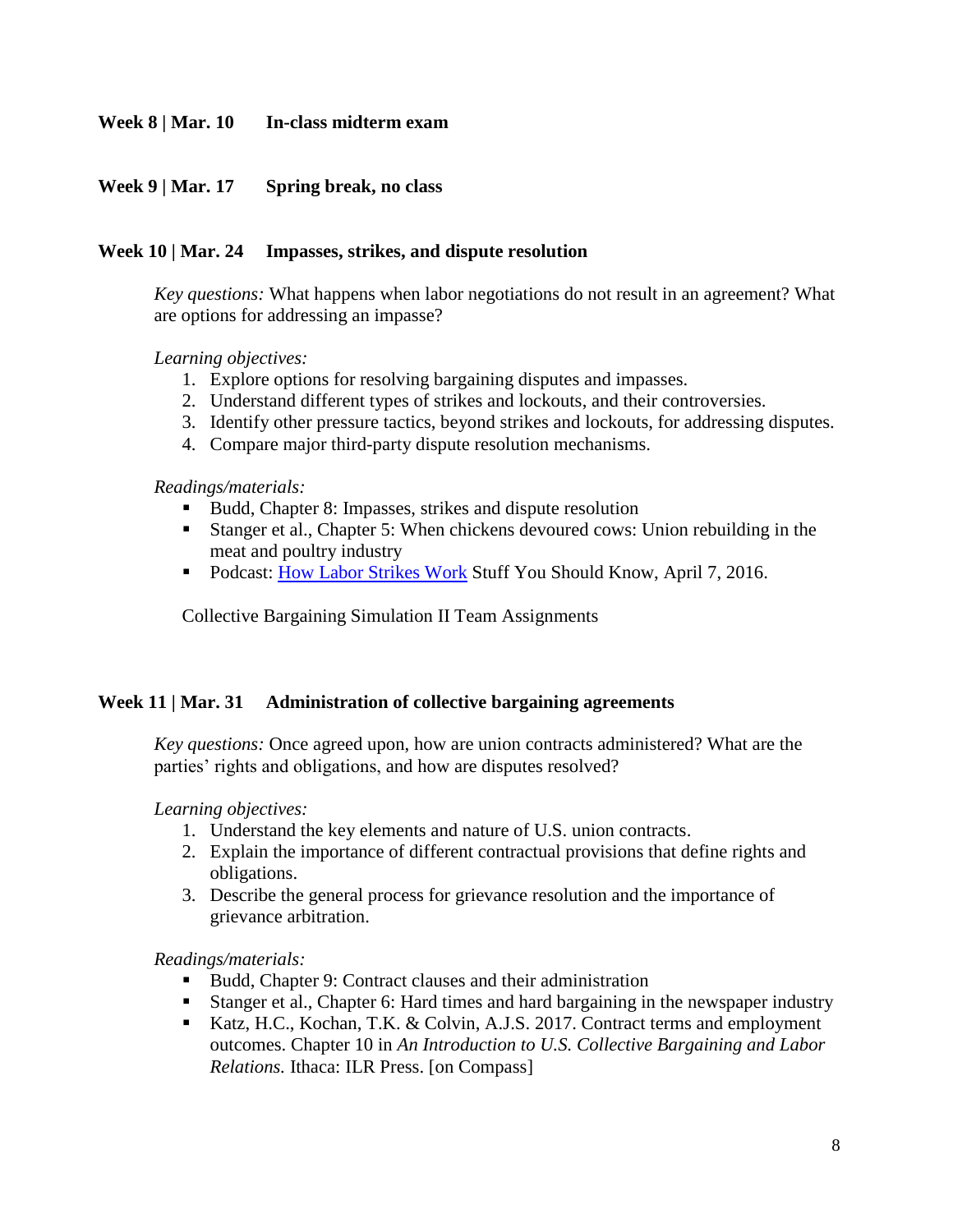#### **Week 12 | Apr. 7 Public sector collective bargaining, part 1**

*Key questions:* What is the nature of public sector collective bargaining? How does it differ from collective bargaining in the private sector?

*Learning objectives:* 

- 1. Articulate the ways in which public sector bargaining differs from that in the private sector.
- 2. Understand the legal framework, bargaining environment, and bargaining approaches of public sector unions.
- 3. Explain how the nature of stakeholders in public sector bargaining is distinct from collective bargaining in the private sector.
- 4. Discuss how collective bargaining in the public sector seeks to balance efficiency, equity and voice.

*Readings/materials:*

- Katz, H.C., Kochan, T.K. & Colvin, A.J.S. 2017. Collective bargaining in the public sector. Chapter 13 in *An Introduction to U.S. Collective Bargaining and Labor Relations.* Ithaca: ILR Press. [on Compass]
- Stanger et al., Chapter 7: Public sector collective bargaining
- Web: ["Debate: Collective bargaining rights for public unions"](http://idebate.org/debatabase/debates/house-would-abolish-all-collective-bargaining-rights-claimed-trades-unions) International Debate Education Association.
- News segment: ["Labor clout takes a hit in Supreme Court ruling on dues.](https://www.npr.org/2018/06/30/624513403/labor-clout-takes-a-hit-in-supreme-court-ruling-on-dues)" NPR News, June 20, 2018.

# **Week 13 | Apr. 14 Public sector collective bargaining, part 2**

Mock Collective Bargaining Exercise #2: Queen City

# **Week 14 | Apr. 21 Contemporary issues in labor relations, part 1: Flexibility, employee empowerment, and labor-management partnerships**

*Key questions*: How are union strategies for representation linked to work organization? What pressures are changing this relationship today?

*Learning objectives:* 

- 1. Understand how the organization and structure of work is important to labor relations and union strategies for representation.
- 2. Explain contemporary pressures on organizations and how they affect the employment relationship.
- 3. Compare how these pressures subsequently affect union representation strategies to that of the past.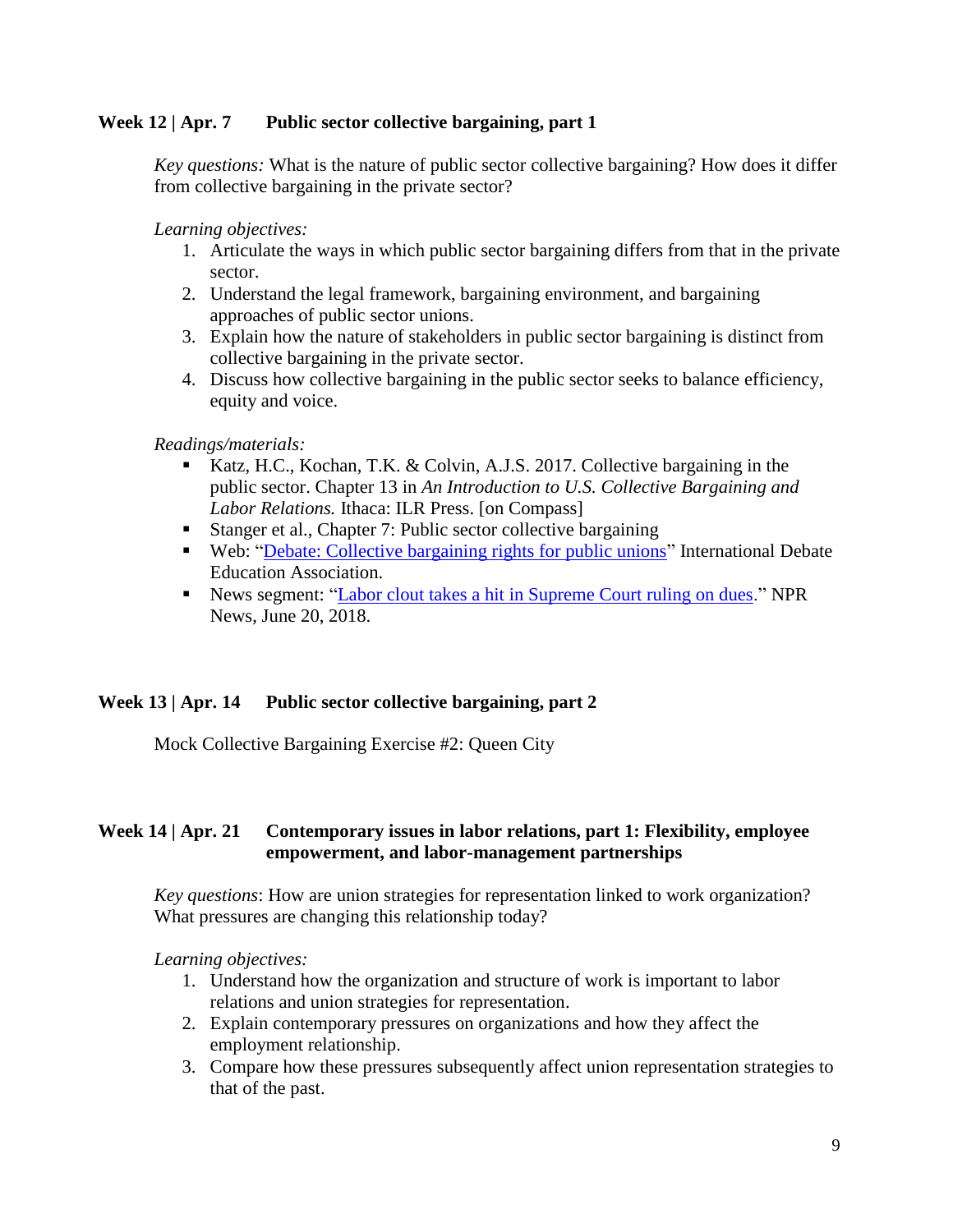4. Understand the debates around representation and flexibility, empowerment, and labor-management partnerships.

*Readings/materials:*

- Budd, Chapter 10: Flexibility, empowerment, and partnership
- Stanger et al, Chapter 8: Professional sports: A tale of conflict and accord

# **Week 15 | Apr. 28 Contemporary issues in labor relations, part 2: Globalization and financialization**

*Key questions:* In what ways are globalization and financialization transforming labor relations? What are associated challenges and opportunities?

*Learning objectives:* 

- 1. Define globalization and financialization as well as key dimensions of each.
- 2. Outline various approaches for governing the global workplace.
- 3. Understand how financialization has transformed the model of the firm and its stakeholders.
- 4. Discuss implications for labor relations, unions, and collective bargaining.

#### *Readings/materials:*

- Budd, Chapter 11: Globalization and financialization
- News articles re: Toys 'R' Us and private equity [Posted on Compass]
- Appelbaum, E., and Batt, R. 2014. Private equity: Investors as managers. Chapter 1 in *Private Equity at Work: When Wall Street Manages Main Street*. New York: Russell Sage Foundation

Final exam released after class

# **Week 16 | May 5 Take-home final exam due, 5:00pm**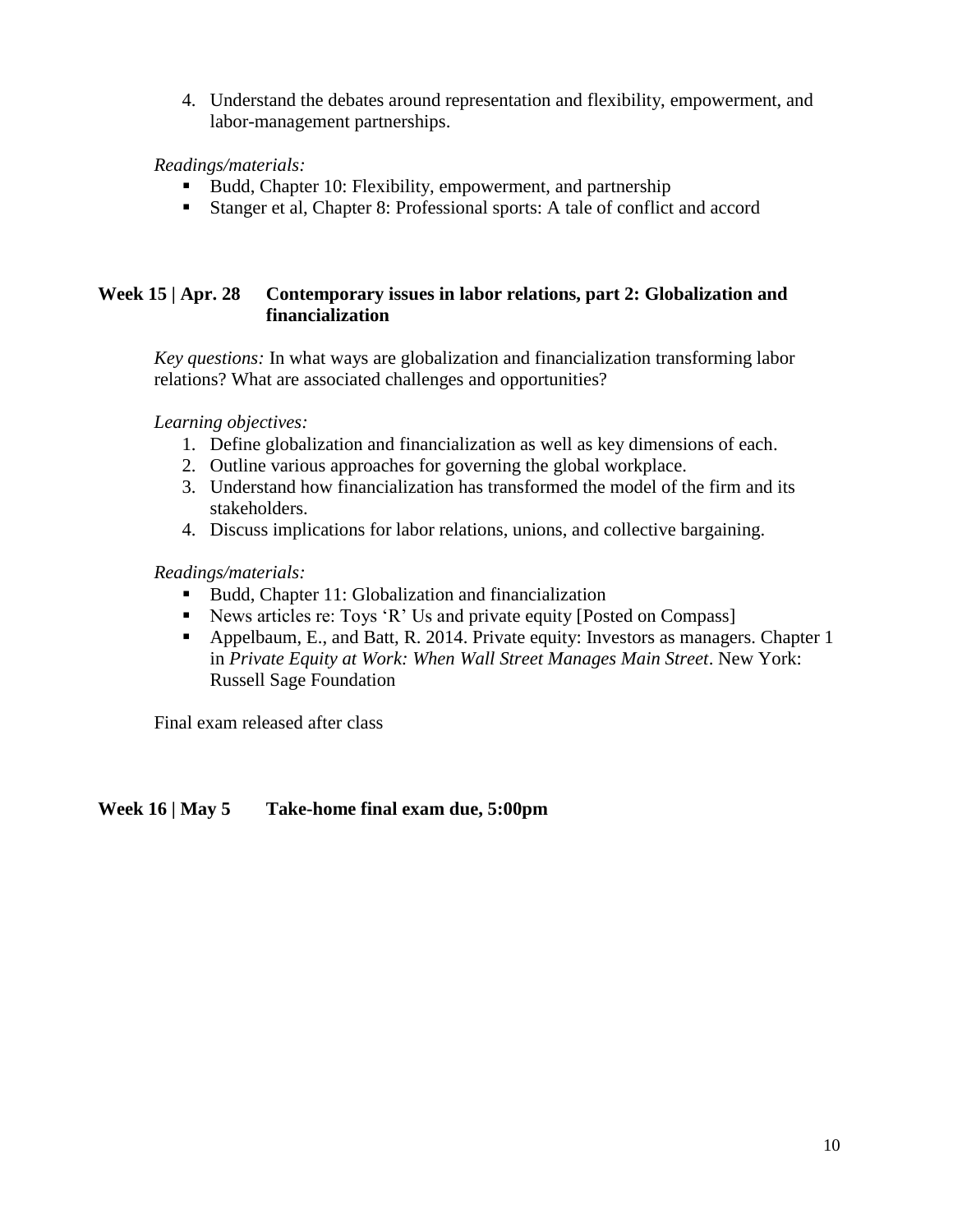#### **University Policies and Resources**

#### **Request for Special Accommodations**

To obtain disability-related adjustments and/or auxiliary aids, students with disabilities should contact the course instructor and the Disability Resources and Educational Services (DRES) as soon as possible. To contact DRES, you may visit 1207 S. Oak Street, Champaign; call 217.333.4603; email [disability@illinois.edu;](mailto:disability@illinois.edu) or go to the DRES website, [http://disability.illinois.edu.](http://disability.illinois.edu/) Please also schedule a private meeting with the course instructor to discuss your needs and requirements. All accommodations will try to be met once you selfidentify. Please note accommodations are not retroactive to the beginning of the semester but begin the day you contact your professor with a current letter of accommodation from DRES.

#### **Code of Academic Integrity**

The University of Illinois "Academic Integrity-All Students" policy in the *Code of Policies and Regulations Applying to all Students* applies to this course and will be strictly enforced. Adhering to the highest academic integrity standards is expected from all students in this course. Violations of academic integrity will result in appropriate penalties.

#### **Writing Resources**

The UIUC's Center for Writing Studies provides free workshops and writing assistance. The Writers Workshop's mission is to support the University of Illinois community by providing free writing assistance for students, faculty, and staff from all disciplines and at all stages of the writing process. The Workshop has multiple locations and offers both face-to-face and online tutoring. Find more information at [writersworkshop.illinois.edu.](http://writersworkshop.illinois.edu/)

# **Support Resources and Supporting Fellow Students in Distress**

As members of the Illinois community, we each have a responsibility to express care and concern for one another. If you come across a classmate whose behavior concerns you, whether in regards to their well-being or yours, we encourage you to refer this behavior to the Student Assistance Center (333-0050) or online at [odos.illinois.edu/community-of-care/referral/.](https://odos.illinois.edu/community-of-care/referral/) Based upon your report, staff in the Student Assistance Center reaches out to students to make sure they have the support they need to be healthy and safe.

Further, as a Community of Care, we want to support you in your overall wellness. We know that students sometimes face challenges that can impact academic performance (examples include mental health concerns, food insecurity, homelessness, personal emergencies). Should you find that you are managing such a challenge and that it is interfering with your coursework, you are encouraged to contact the [Student Assistance Center \(SAC\)](https://odos.illinois.edu/community-of-care/student-assistance-center/) in the Office of the Dean of Students for support and referrals to campus and/or community resources. The SAC has a Dean on Duty available to see students who walk in, call, or email the office during business hours. For mental health emergencies, you can call 911 or walk-in to the Counseling Center, no appointment needed.